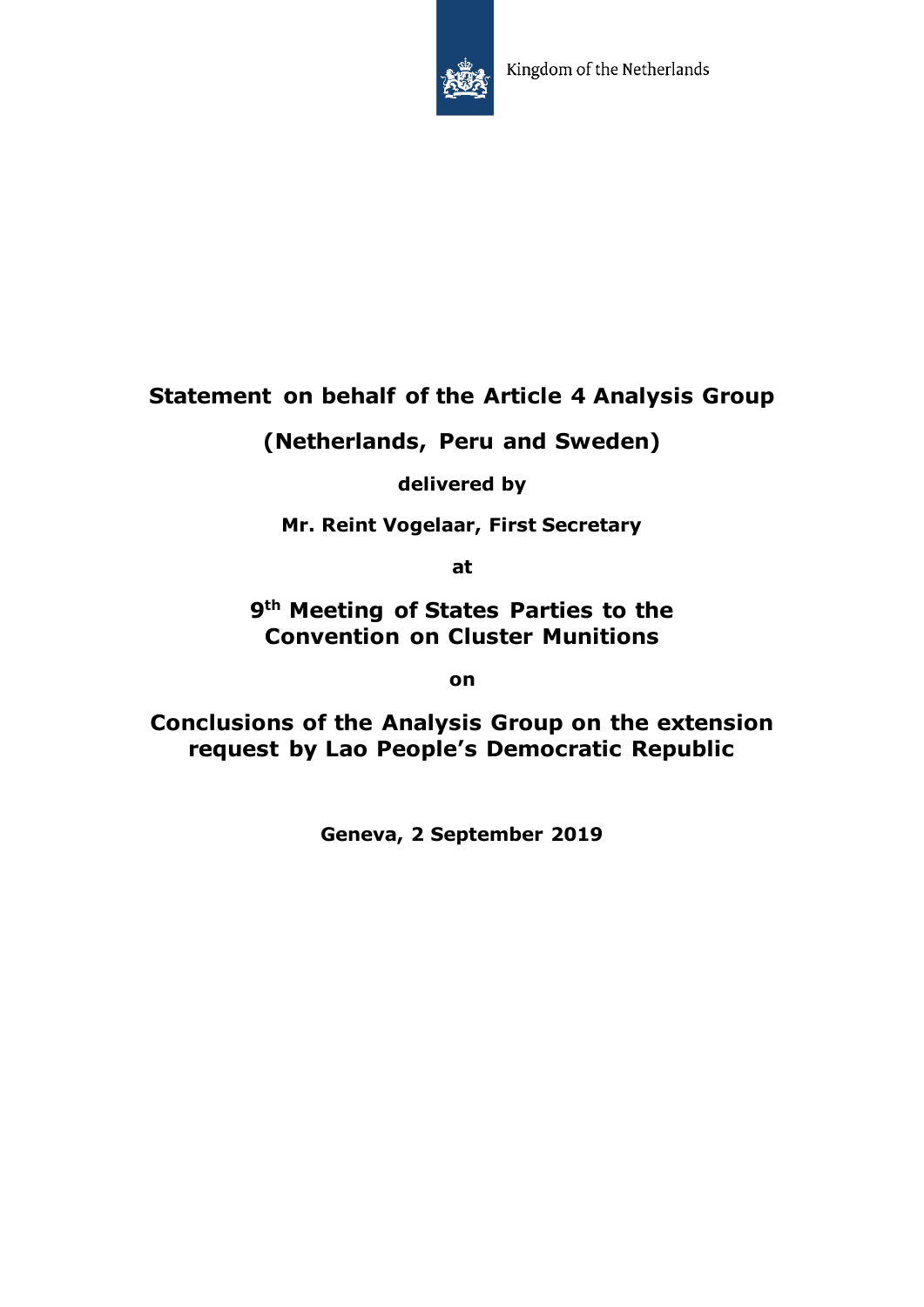Mr. President, Excellencies, distinguished colleagues,

I have the honour to present the analysis of the article 4 extension request by Lao People's Democratic Republic on behalf of the Analysis Group for article 4, made up of Peru, Sweden and the Netherlands. In line with section C of the methodology, Lao PDR was excused from the Group to avoid a conflict of interest.

Lao PDR signed the Convention on Cluster Munitions (CCM) on 3 December 2008 and ratified on 18 March 2009. It was among the first 30 ratifications that led to the Convention's entry into force on 1 August 2010. Under Article 4 of the Convention, Lao PDR is obliged to fulfil its clearing obligations by 1 August 2020. At the Eighth Meeting of States Parties (8MSP) of the CCM, Lao PDR informed States Parties that it would be unable to fulfil its obligations under Article 4 by that date and notified the States Parties its intention to submit an extension request.

On 26 February 2019, Lao PDR submitted its final request for a 5-year extension of its Article 4 deadline until 1 August 2025. This request and accompanying annexes has been made available on the Convention's website.

The final requests took into account the comments and observations made by the Analysis Group, both in writing and through a meeting with delegates from Lao PDR's National Regulatory Authority for the UXO/Mine Action Sector (NRA) on the basis of an initial submission.

In the interest of time, I will not go into the details of the request as submitted by Lao PDR, but go straight into the conclusions by the Analysis Group.

The Analysis Group is fully aware of the challenges that Lao PDR faces in implementing Article 4. The effort of clearing land contaminated with explosive sub-munitions is likely to continue over many years beyond the 5-year extension requested, due to the world's highest level of contamination.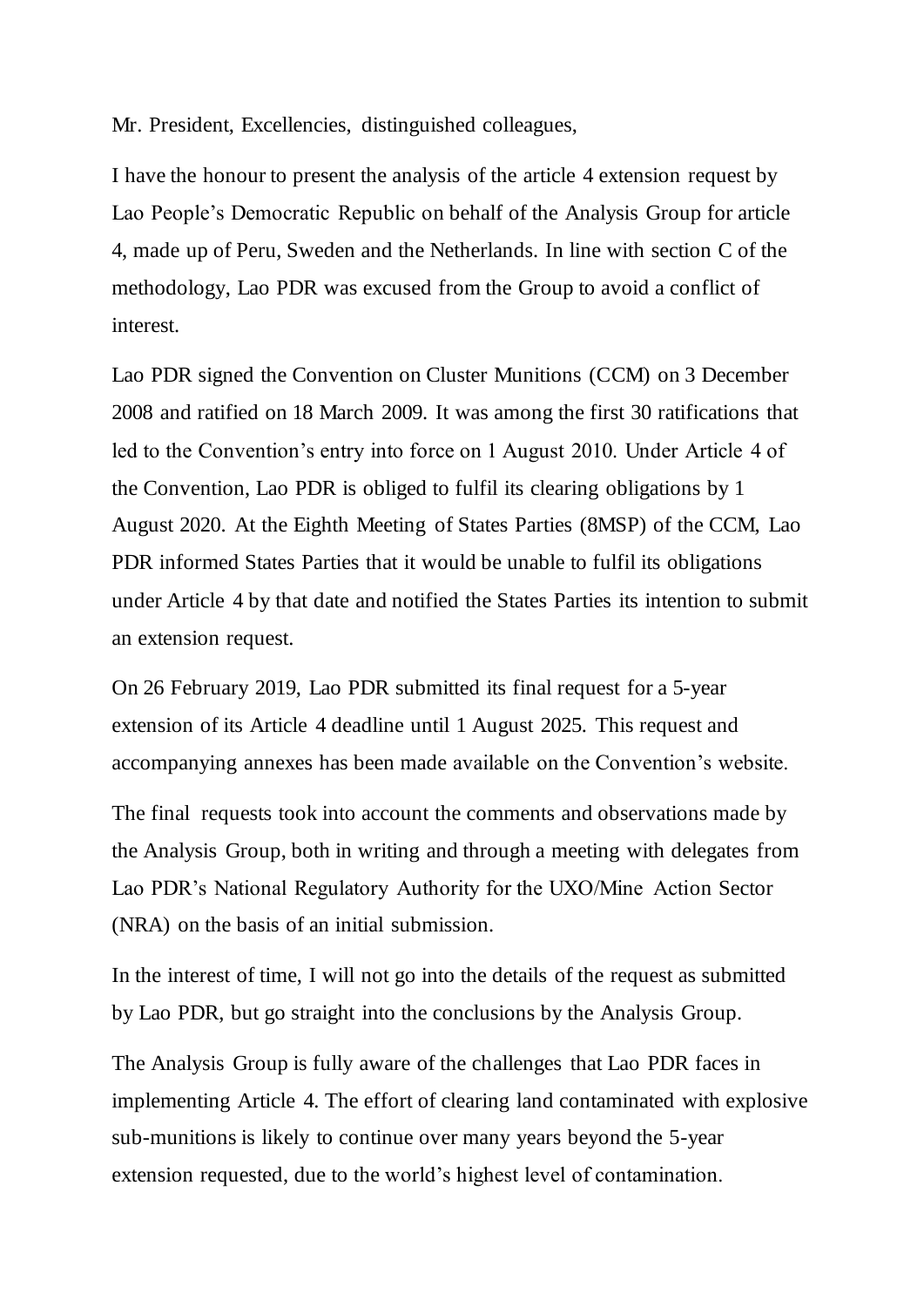Having said this the Analysis Group notes that Lao PDR does not yet have a reliable estimate of the extent of its CMR contamination. Therefore, the Analysis Group strongly supports the increased efforts described in the work plan of the extension request to carry out Non-Technical Surveys and Technical Surveys, with a view of having an improved understanding of the scope of CMR contamination in Lao PDR at the end of the new requested deadline.

It is commendable that Lao PDR has sought the input of all relevant stakeholders to provide a work plan for its extension request that is flexible and can incorporate the further development and implementation of an evidencebased methodology to survey and clear cluster munition remnants.

The Group also notes that the plan's success is contingent upon stable funding and retaining strong partnerships with international stakeholders, among other factors needed to create an environment conducive to increase the capacity and efficiency of clearance activities. In this context, the Analysis Group recommends the establishment of a country coalition in Lao PDR to enhance coordination in implementing the work plan included in its extension request.

Given the various factors that influence the implementation of the work plan contained in the extension request, the Analysis Group is of the view that Lao PDR should continue to annually update the Meeting of States Party or Review Conference on the following points:

- a) Progress made relative to the commitments contained in Lao PDR's work plan during the extension period.
- b) Updated information on remaining contamination disaggregated in a manner consistent with the International Mine Action Standards (IMAS), including land release standards.
- c) Updated detailed annual plans for the implementation of its extension request based on new information gathered from survey activities.